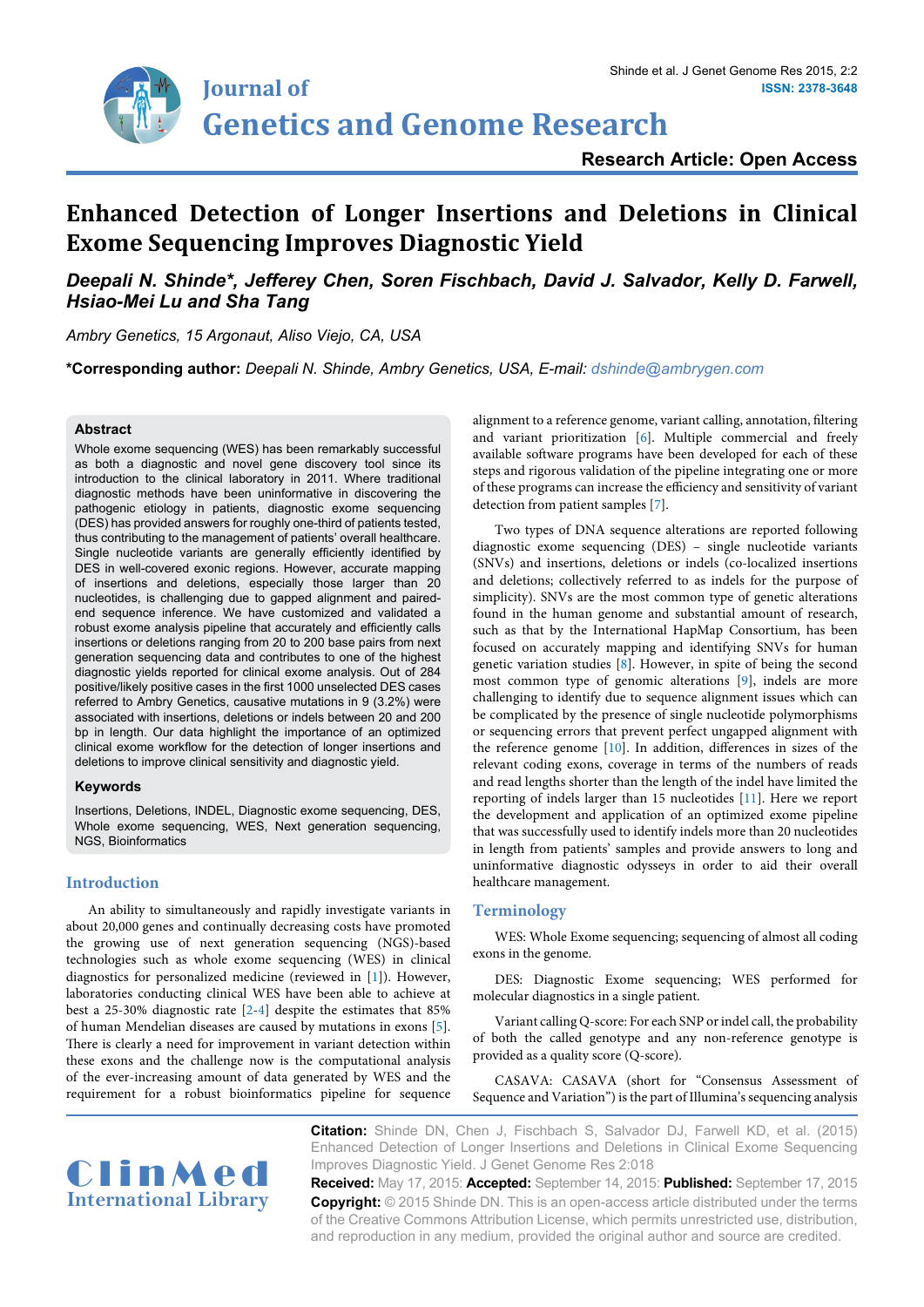software that performs alignment of a sequencing run to a reference genome and subsequent variant analysis and read counting.

Orphan reads: An orphan read is the unaligned part of paired reads for which only one read is aligned.

Anomalous read pairs: Anomalous read pairs contain insert sizes that are anomalously large (possible deletion) or small (possible insertion).

AVA: Ambry Variant Analyzer.

Characterized Mendelian Disease Gene (characterized gene): A gene known to underlie at least one Mendelian genetic condition.

Novel Mendelian Disease Gene (novel gene): A gene that is not currently known to underlie a Mendelian genetic condition.

## **Materials and Methods**

#### **Patients/study population**

The first sequential 1000 patients referred to Ambry Genetics Laboratory for DES beginning in September 2011 were included in this study. When available, all first degree and affected second- or third-degree family members were included along with the proband for testing. Patient identifiers were removed. Solutions' Institutional Review Board determined the study to be exempt from the Office for Human Research Protections Regulations for the Protection of Human Subjects (45 CFR 46) under category 4. Since retrospective analysis of anonymized data was performed, the study was not required to receive consent from patients.

#### **Whole-exome sequencing**

Genomic deoxyribonucleic acid (gDNA) was isolated from whole blood from the patient and first degree relatives when available. Samples were prepared using either the SureSelect Target Enrichment System (Agilent Technologies, Santa Clara, CA) or the SeqCap EZ VCRome 2.0 (Roche NimbleGen, Madison, WI). The enriched exome libraries were sequenced using paired-end, 100-cycle chemistry on the Illumina HiSeq 2000 or 2500 (Illumina, San Diego, CA).

## **Bioinformatics annotation, filtering of variants, and Family history Inheritance-based Detection (FIND)**

The Ambry Exome pipeline utilizes FASTQ files from CASAVA for read alignment to the human reference sequence (GRCh37), and to generate variant reports. For the detection of indels specifically, the indel caller finds indels using a two stage process during alignment, which involves identifying candidate indels in the first stage, and realigning supporting reads to each indel in the second stage. During the first stage, an indel can be identified from both gapped alignments, which efficiently identify relatively small indels (1-10 bases), and contig assembly and alignments, which identify much larger indels (> 10 bases). The two conditions that must be met when opening a gap during alignment are

1. A gap must correct at least 5 mismatches downstream (default); and

# 2. #[mismatches ungapped \_alignment] - #[mismatches gapped \_alignment] > 3.1( default)<br>
#[mismatches gapped \_alignment]

During contig assembly and alignments, non-aligned 'orphan reads' and anomalous read pairs are first clustered and assembled into contigs. The contigs are later aligned back to the reference genome. Contig assembly and alignments utilize the 'assembleINDELs' module in CASAVA that runs only on paired-end reads. During the second stage, all intersecting reads are realigned to each candidate indel and the reference genome, after which each indel's genotype and associated quality score are assigned.

In this study, variants with a variant calling  $Q$ -score of  $<$  20 and an allele count of < 10X were filtered out and variant reports generated from the Ambry Exome pipeline were converted to an input format that was uploaded into the Ambry Variant Analyzer tool (AVA). Samples were classified into several categories and filtered out if they were located outside the analytical range of  $\pm$  2bp of the coding exons and/or determined to be a polymorphism with thresholds of 0.1% for the autosomal/X-linked dominant modes of inheritance for characterized and novel disease genes, and 1% and 0.2% for the autosomal/X-linked recessive modes of inheritance for characterized and novel disease genes, respectively (utilizing population frequency data from multiple sources including NCBI dbSNP [\[12\]](#page-4-8), NHLBI Exome Sequencing Project (ESP), 1000 Genomes [[13](#page-4-9)] and an internal Ambry database). The Human Gene Mutation Database (HGMD) [[14\]](#page-4-10), the Online Mendelian Inheritance in Man (OMIM) database and online search engines (e.g., PubMed) were used to search for previously described gene mutations and polymorphisms. Data were annotated with AVA, including nucleotide and amino acid conservation, biochemical nature of amino acid substitutions, population frequency (ESP and 1000 genomes), and predicted functional impact (including PolyPhen [\[15](#page-4-11)] and SIFT [[16](#page-4-12)] *in silico* prediction tools).

This was followed by stepwise filtering and removal of common SNPs, intergenic and 3'/5' UTR variants, non-splice-related intronic variants, and synonymous variants (except those at the first and last nucleotide position of an exon). All variants annotated within the HGMD and/or the OMIM databases were protected during this filtration process. Family history and inheritance models were then applied for further filtration of these variants. Inheritance models executed for each family included autosomal dominant (AD), autosomal recessive (AR), X-linked recessive (XLR), X-linked dominant (XLD), Y-linked (YL) inheritance in male probands, as well as X-linked and autosomal reduced penetrance models [\[4\]](#page-4-6). Sequence alignments of the reads were viewed using the Integrative Genomics Viewer (IGV) [\[17\]](#page-4-13) software. Details about the interpretation of IGV output images can be found at [http://www.broadinstitute.org/](http://www.broadinstitute.org/software/igv/AlignmentData) [software/igv/AlignmentData](http://www.broadinstitute.org/software/igv/AlignmentData).

## **Personalized medical review with enhanced and comprehensive assessment [PRECISE] of potentially causal alterations, variant confirmation and cosegregation analysis**

Variants were comprehensively assessed by a molecular geneticist to identify the most likely causative mutation [s] as previously described [\[4\]](#page-4-6). These were additionally reviewed by another molecular geneticist and/or a genetic counselor before reporting. Amplification primers were designed using PrimerZ [\[18\]](#page-4-14) and sequencing was performed on an ABI3730 (Life Technologies, Carlsbad, CA) using standard procedures. Co-segregation Sanger analysis was performed when additional family members were available and segregation data could assist with interpretation.

## **Results**

## **Sequence alignment and variant calling**

In 2,703 previous clinical samples (patients and informative family members) that were run through the Ambry Exome pipeline, a total of 33,944,032 indels were detected that passed the read depth cutoff of 10X, and variant calling quality score (Q-score) of 20 ([Table](#page-2-0)  [1](#page-2-0)). Among these, the overwhelming majority  $(\sim 94\%)$  was in the size range of 1-10 base pairs (bp), and the percentage of indels decreased drastically as the size of the indel increased beyond 10bp [\(Table 1\)](#page-2-0). The largest insertion and deletion detected using the Ambry Exome pipeline were 236 bp and 300 bp, respectively.

## **Variant filtration, FIND, PRECISE, causal variant reporting**

Positive/Likely positive findings in characterized as well as novel genes were reported in 284 (28%) of the first 1000 patients referred to Ambry Genetics for DES. Out of these, 114 (40%) were small deletions and insertions with the majority of them in the < 10 bp size range ([Table 2\)](#page-2-1). A colocalized indel (i.e. one with both an insertion and a deletion) was included in each category. Deletions were seen to be pathogenic at a higher frequency than insertions and the numbers of these variants decreased as the length of the alteration increased.

## **Detection of pathogenic indels larger than 20 base pairs**

8 indels larger than 20 bp [\(Table 3](#page-2-2)) were clearly pathogenic in terms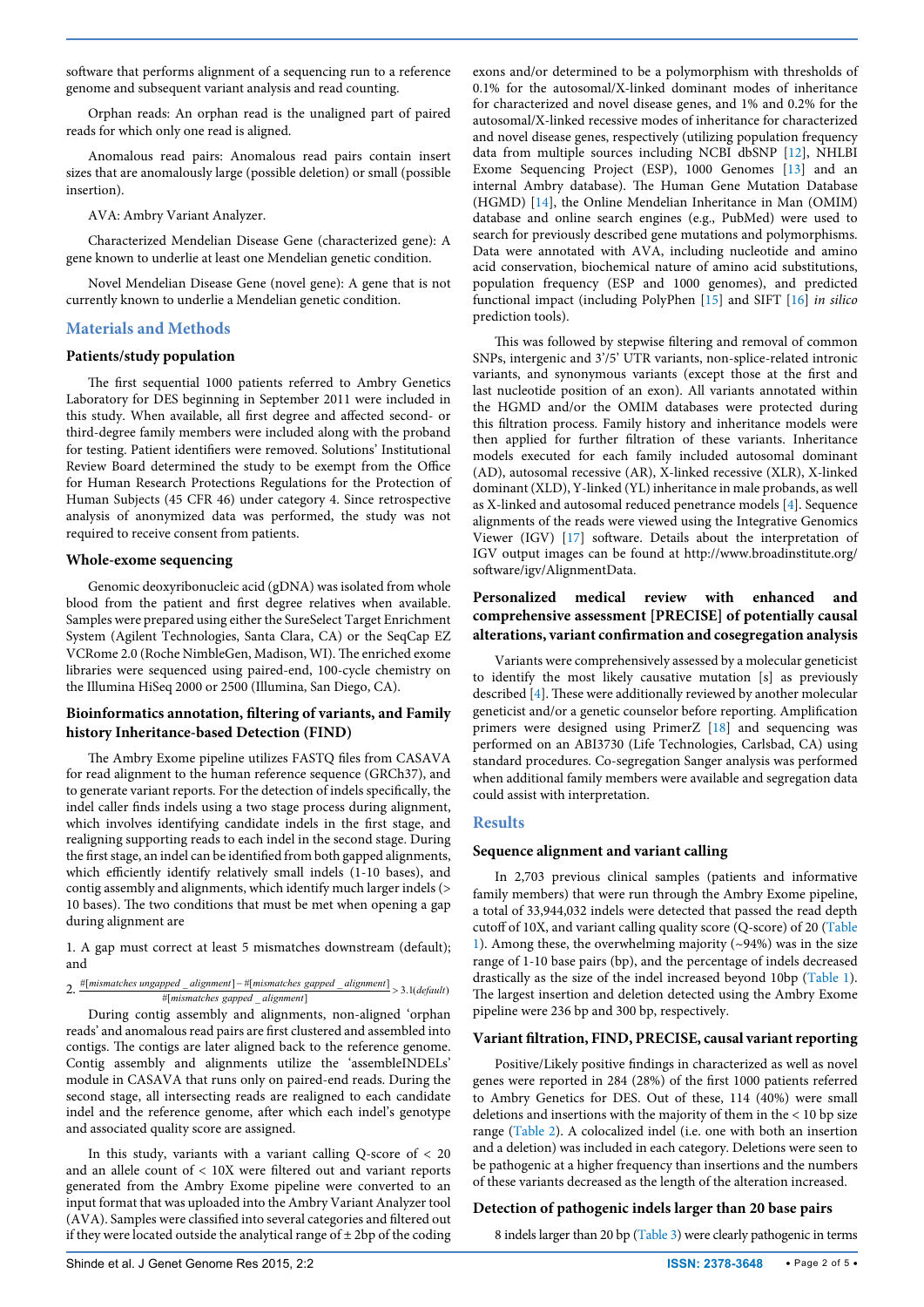<span id="page-2-0"></span>**Table 1:** Numbers of Indels called by the Ambry Exome Pipeline before filtration. % indicates the percentage of total insertions or total deletions detected, respectively.

<span id="page-2-1"></span>**Table 2:** Indels as diagnostic mutations reported in the first 1000 patients undergoing DES. % indicates the percentage of total insertions or total deletions reported, respectively.

| Size of INDEL (bp) | no. of insertions | Insertions<br>(%) | no. of deletions | <b>Deletions</b><br>(%) | Size of |
|--------------------|-------------------|-------------------|------------------|-------------------------|---------|
| $1 - 10$           | 15340858          | 96.2%             | 16682397         | 92.7%                   |         |
| 11-20              | 436027            | 2.7%              | 746579           | 4.1%                    |         |
| $21 - 30$          | 128799            | 0.8%              | 248892           | 1.4%                    | r       |
| $31 - 40$          | 28258             | 0.2%              | 87553            | 0.5%                    | ٠       |
| >40                | 16089             | 0.1%              | 228580           | 1.3%                    |         |

| Size of INDEL (bp)   no. of insertions |    | Insertions<br>(%) | no. of<br>deletions | Deletions<br>(%) |  |
|----------------------------------------|----|-------------------|---------------------|------------------|--|
| $1 - 10$                               | 37 | 93%               | 69                  | 85%              |  |
| $11 - 20$                              |    | 5%                | 6                   | 7%               |  |
| $21 - 30$                              |    | 2%                |                     | 0%               |  |
| $31 - 40$                              |    | $0\%$             |                     | 0%               |  |
| >40                                    |    | 0%                |                     | 8%               |  |

#### <span id="page-2-2"></span>**Table 3:** Reported Pathogenic Indels larger than 20 bp.

| Family No.     | Clinical Diagnosis                        | Gene          | Mutation detected     | Size of indel     | Zygosity | Reads              | Q score |
|----------------|-------------------------------------------|---------------|-----------------------|-------------------|----------|--------------------|---------|
|                | Angelman Syndrome                         | UBE3A         | c.1254 1324del89      | 89 bp             | het      | 4/36               | 105     |
| $\overline{2}$ | Arthrogryposis                            | MYH3          | c.5605 5659-47del115  | 115 <sub>bp</sub> | het      | 17/69              | 719     |
|                | Immunodeficiency                          | <b>RFXANK</b> | c.419 438+38del58     | 58 bp             | het      | 8/32               | 296     |
| $\overline{4}$ | Retinitis Pigmentosa                      | PDE6B         | c.1923 1969ins6del47  | 41 bp             | homo     | $5/5$ <sup>*</sup> | 17      |
|                | Apert Syndrome                            | FGFR2         | c.940-165 978del204   | 204 bp            | het      | 37/109             | 1700    |
| 6              | Rubinstein-Taybi Syndrome                 | <b>EP300</b>  | c.1575 1622+121del169 | 169 bp            | het      | 29/134             | 1238    |
|                | Adrenal Insufficiency & Morbid Obesity    | <b>POMC</b>   | c.20 21ins25          | 25 <sub>bp</sub>  | homo     | 109/112            | 120     |
| 8 & 9          | Epilepsy, Autism, Intellectual Disability | MECP2         | c.1164 1207del44#     | 44 bp             | het      | 19/45              | 889     |

\* Alteration covered at 5X in the proband but > 10X in carrier parents

# Identical alteration reported in two unrelated female probands with overlapping clinical features

<span id="page-2-3"></span>

insertion or deletion in this chromosomal region.

of their effect in the patients. All 8 indels were confirmed and the exact breakpoints were mapped by Sanger sequencing before reporting. For example, a maternally inherited heterozygous deletion of 89 bp in the *UBE3A* gene, c.1254\_1324del89 [\(Table 3,](#page-2-2) [Figure 1](#page-2-3)), was detected in a pediatric patient with a clinical diagnosis of Angelman syndrome (AS), a neurogenetic disorder characterized by severe intellectual and developmental disabilities, seizures, sleep disturbances and hand flapping. The *UBE3A* gene encodes the ubiquitin-protein ligase E3A, an enzyme that is involved in ubiquitin-mediated degradation of proteins within cells and loss of this enzyme function has been associated with the characteristic features of AS [\[19](#page-4-16)[-21\]](#page-4-17). Both the paternally and maternally inherited copies of this gene are active in all human tissues except the brain where only the maternally inherited copy is expressed [\[22-](#page-4-18)[24](#page-4-19)]. Based on this knowledge, it is presumed that the asymptomatic mother's deletion occurred on her paternally inherited allele, which was inactivated due to paternal imprinting.

gene (c.419\_438+38del58) was detected in a pediatric patient with recurrent infections, immunodeficiency and significantly decreased expression of CD127 ([Table 3](#page-2-2), [Figure 2\)](#page-3-2). Mutations in the *RFXANK* gene are associated with MHC Class II deficiency of the complementation group B and are usually inherited in an autosomal recessive manner [[25](#page-4-15)]. Initial Exome analysis of the proband detected a homozygous splice site mutation (15/15 mutant reads, Q score 42), c.438+1G > T, in the *RFXANK* gene. A close look at the IGV data revealed that the c.419\_438+38del58 deletion on the other allele encompasses the splice site substitution and thus makes the latter apparently homozygous ([Figure 2](#page-3-2)). Cosegregation analysis confirmed that the proband and similarly affected identical twin inherited one alteration each from the unaffected parents.

## **Discussion**

In another case, a heterozygous 58 bp deletion in the *RFXANK*

Indels have been frequently implicated in human genetic disease, especially those that disrupt the mRNA open reading frame and lead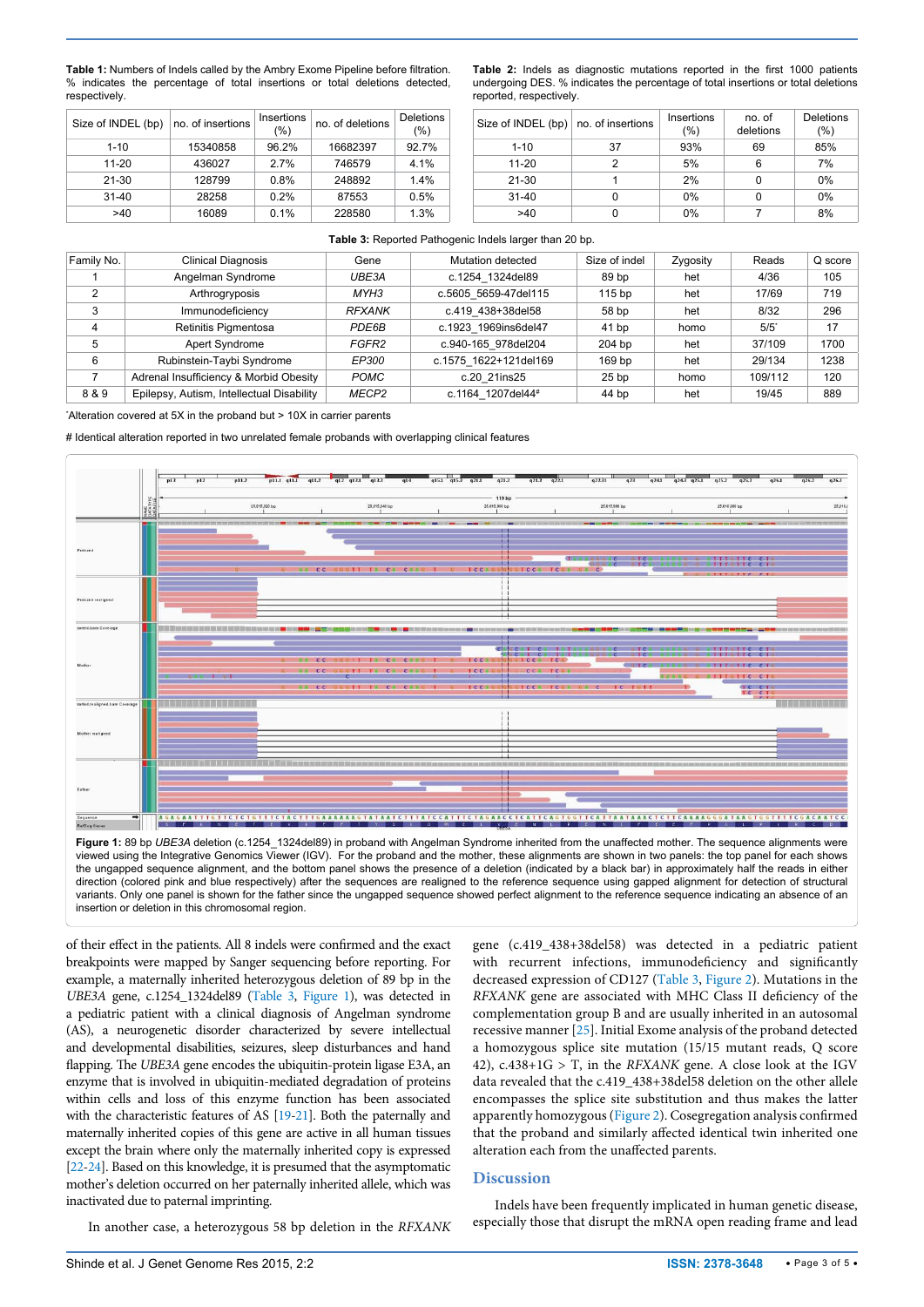<span id="page-3-2"></span>

Integrative Genomics Viewer (IGV).

to the nonsense-mediated decay of the mutant mRNA or production of truncated proteins. However, accurate calling of indels larger than 20 base pairs (bp) using NGS based approaches for whole genome and whole exome analysis remains a challenge due to alignment errors, repeat sequences, incomplete reference genome, accuracy issues and unreliability of sequencing and bioinformatics analysis in the clinical diagnostic setting. Over the last few years, a variety of NGS indel calling pipelines such as the GATK Unified Genotyper [[26](#page-4-21)], SOAPindel [\[27](#page-4-22)], and SAMtools [[28\]](#page-4-23) have been developed. However, a low concordance rate among indels called by these pipelines has been reported with only 26.8% of them being called by all three [[29](#page-4-24)].

Recently, a comparison between an alignment-based indel calling algorithm such as the GATK Unified Genotyper, and a newly developed assembly-based indel calling algorithm called Scalpel [[30](#page-4-25)] demonstrated that a higher depth of sequencing coverage is required to improve the sensitivity of detecting indels that are greater than 5 bp in length [\[10](#page-4-4)]. However, the authors found that even at a 90X depth of coverage, only 52% of large indels were called by the GATK Unified Genotyper, whereas Scalpel was successful in calling 90% of large indels. This indicated that although an assembly based approach was more efficient than an alignment based approach in accurately mapping larger indels, higher coverage over the entire length of the indel was also necessary in order to have sufficient numbers of reads for an efficient micro-assembly for indel calling.

A careful analysis of all the variant calling pipelines available when we introduced diagnostic exome sequencing in 2011 led us to incorporate CASAVA 1.8 (Illumina, Inc., San Diego, CA) into the Ambry Exome pipeline. While GATK was the most widely used pipeline for whole exome analysis, a comparison with CASAVA1.8 on chromosome 21 of a Yoruba trio indicated that there was no significant difference between the two pipelines in terms of SNP calling [\[31\]](#page-4-26). In contrast, the authors found CASAVA1.8 to be more conservative in indel calling as compared to GATK – approximately 12000 indels were called by CASAVA1.8 (close to the 12,558 INDELS per individual called by the Ambry Exome pipeline – 15950031/2703 exomes), while GATK, that runs the Dindel [\[32\]](#page-4-27) program for indel detection, called about 16000 indels per individual. However, Dindel is designed for small indels whereas CASAVA1.8 uses an algorithm that combines both gapped alignments, which efficiently identify relatively small indels (1-10 bases), and contig assembly and alignments, which can efficiently identify much larger indels (> 10 bases).

In a recent review of bioinformatics tools by Daber, et al. [\[33\]](#page-4-20) detection of indels as large as 90bp was reported using tools including Novoalign, GATK and AbsoluteVar [\[33\]](#page-4-20). In comparison, using the Ambry Exome pipeline, we were able to detect insertions and deletions as large as 236bp and 300bp, respectively. We believe that our custom bioinformatics workflow, followed by annotation and variant analysis using the Ambry AVA software and phenotype-based manual review is responsible for this enhancement in the detection of longer indels.

In conclusion, indels larger than 20 bp account for 3.2% of the positive cases in our DES cohort. Further, we report what is, to our knowledge, the largest deletion (204 bp, [Table 3](#page-2-2)) detected by DES and confirmed by Sanger sequencing to date. An optimized workflow from sequence alignment and variant calling to family-based genetic model filtering and manual critical review can reliably identify and prioritize deletions up to 200 bp in size. Although detection of indels of such sizes is inherently difficult for DES, this functionality is essential for enhanced clinical sensitivity and improved diagnostic yield.

## **Acknowledgments**

We are grateful to the patients and their families are for their participation.

## **Electronic-Database Information**

Accession numbers and URLs for data in this article are as follows:

**ESP** (Internet): Exome Variant Server, NHLBI GO Exome Sequencing Project (ESP), Seattle, WA (URL: [http://evs.gs.washington.edu/EVS/\)](http://evs.gs.washington.edu/EVS/) (accessed May, 2015).

**OMIM** (Internet): Online Mendelian Inheritance in Man, OMIM®. McKusick-Nathans Institute of Genetic Medicine, Johns Hopkins University, Baltimore, MD (URL: [http://omim.org/\)](http://omim.org/) (accessed May, 2015)

**PubMed** [Internet]: National Center for Biotechnology Information, U.S. National Library of Medicine, Bethesda MD (URL: [http://www.ncbi.nlm.nih.gov/](http://www.ncbi.nlm.nih.gov/pubmed) [pubmed](http://www.ncbi.nlm.nih.gov/pubmed)) (accessed May, 2015)

## **References**

- <span id="page-3-0"></span>**1.** [Rabbani B, Tekin M, Mahdieh N \(2014\) The promise of whole-exome](http://www.ncbi.nlm.nih.gov/pubmed/24196381)  [sequencing in medical genetics. J Hum Genet 59: 5-15.](http://www.ncbi.nlm.nih.gov/pubmed/24196381)
- <span id="page-3-1"></span>2. [Yang Y, Muzny DM, Xia F, Niu Z, Person R, et al. \(2014\) Molecular findings](http://www.ncbi.nlm.nih.gov/pubmed/25326635)  [among patients referred for clinical whole-exome sequencing. JAMA 312:](http://www.ncbi.nlm.nih.gov/pubmed/25326635)  [1870-1879.](http://www.ncbi.nlm.nih.gov/pubmed/25326635)
- 3. [Lee H, Deignan JL, Dorrani N, Strom SP, Kantarci S, et al. \(2014\) Clinical](http://www.ncbi.nlm.nih.gov/pubmed/25326637)  [exome sequencing for genetic identification of rare Mendelian disorders.](http://www.ncbi.nlm.nih.gov/pubmed/25326637)  [JAMA 312: 1880-1887.](http://www.ncbi.nlm.nih.gov/pubmed/25326637)